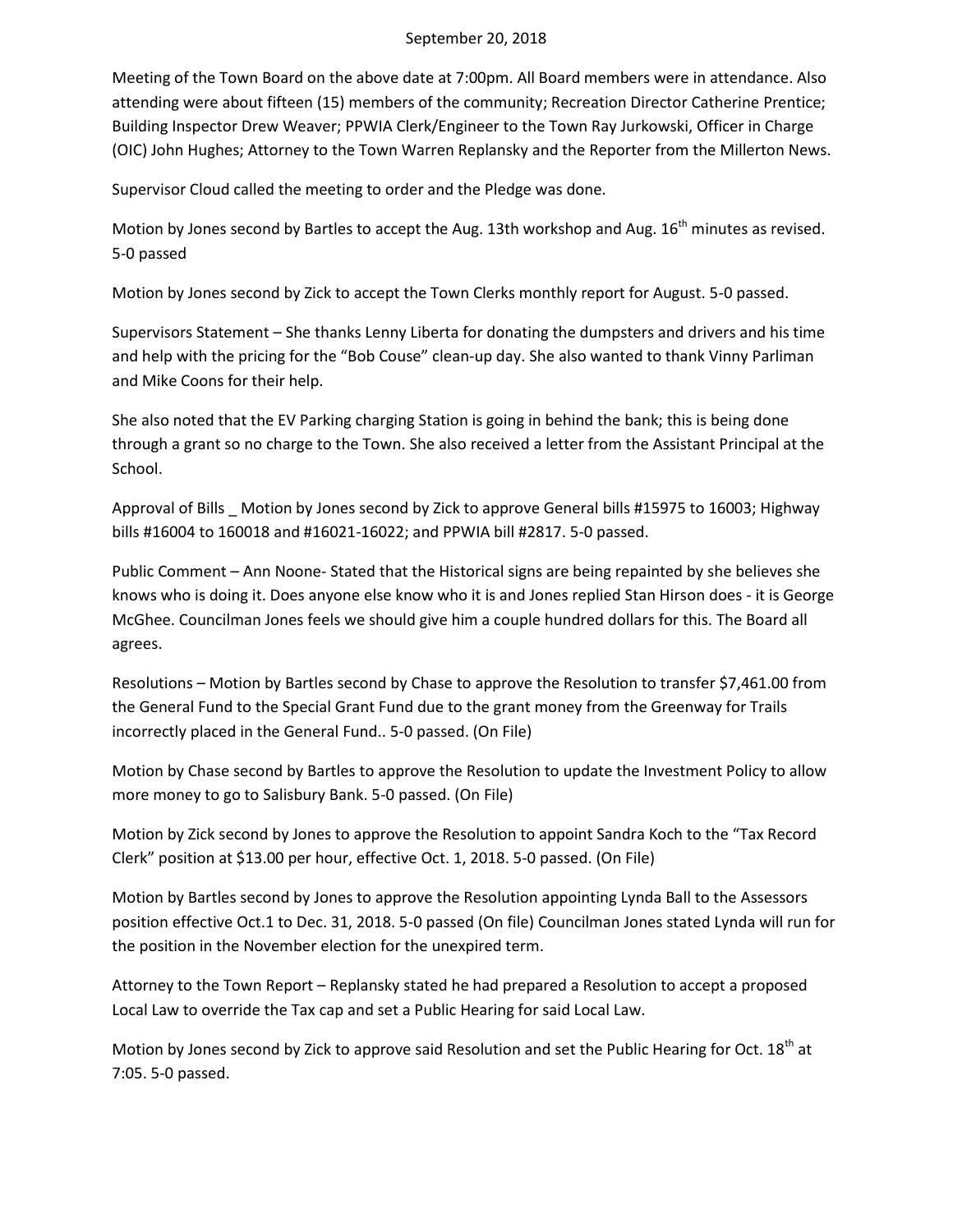Building Inspector Report – All have. (On File)

Police Department Report – All have. (On File) Councilman Jones noted that our Prosecutor is in full activity and all are very satisfied with her and that this streamlines everything.

PPWIA Report – All have. (On File)

Engineer to the Town Report – Jurkowski stated he met with the contractor for the work at the beach and he will start after the Columbus Day holiday.

Recreation Director Report – Catherine presented a bill to the Board and asked if it could be paid this month. The bill is for Flag Football Jerseys. Motion by Zick second by Jones to approve payment for the jerseys. 5-0 passed

Catherine also said she spoke to Mr. Goldbeck at the school in regard to the bills we owe.

Motion by Chase second by Zick to accept the resignation of Trevor Roush from the Recreation Committee with sadness. 5-0 passed.

Supervisor addressed the fireworks at this time. The recreation wants to hold fireworks by the beach area Oct. 6, 2018 put on by "Fireworks Extravaganza". Attorney Replansky stated they should know they must meet all requirements. They have to have fire protection and a Bond. Councilman Jones asked who from the Town will monitor it. Replansky recommends our Police Dept. and the Fire Company. Councilman Zick asked OIC Hughes if someone could do that and Hughes responded yes. Motion by Zick second by Chase to approve the fireworks subject to the company meeting all conditions made by Penal Law, all of their own plans and being monitored by our Police Dept. and Fire Company. 5-0 passed.

Catherine also said the Recreation Dept. is holding a Flea Market at the Catholic Church lot on Oct.  $6<sup>th</sup>$ also from 9-4.

Supervisor Cloud read the Resolution to authorize her to sign the contract for the septic system at the beach house at this time. Motion by Bartles second by Jones to so approve said Resolution. 5-0 passed.

Old Library Discussion – Supervisor stated no bids have been received. She asked if the Board wants to go back out to bid or what. Bartles said to put it on our website and our Facebook page. Atty. Replansky said to have the Building Inspector check the sewer with the Board of Health. Warren also said we could have an auctioneer look at the old Library. Jones asked if we should do that and the Board feels yes. Supervisor will talk to an Auctioneer.

Resignation - Nancy Proper submitted her letter of Resignation from the Planning Board /ZBA Secretary position effective Oct. 1, 2018. Motion by Bartles second by Jones to accept with regrets. 5-0 passed. Supervisor said they are actively looking and have posted it on our Facebook and web pages; also in the paper.

Ice Rink – The Board discussed the possible ice rink at this time. They asked Recreation Director Catherine Prentice her thoughts. She replied that vandalism is her only concern. She said inside a fence at the ballfield would be a better place for it. The ice rink would be 80x100 feet; put up in November and taken down in April. Councilman Zick said an 8x10 shed area would store it. Motion by Zick second by Jones to approve the purchase the ice rink from Elite Backyard Rinks for \$6,817.75. 5-0 passed.